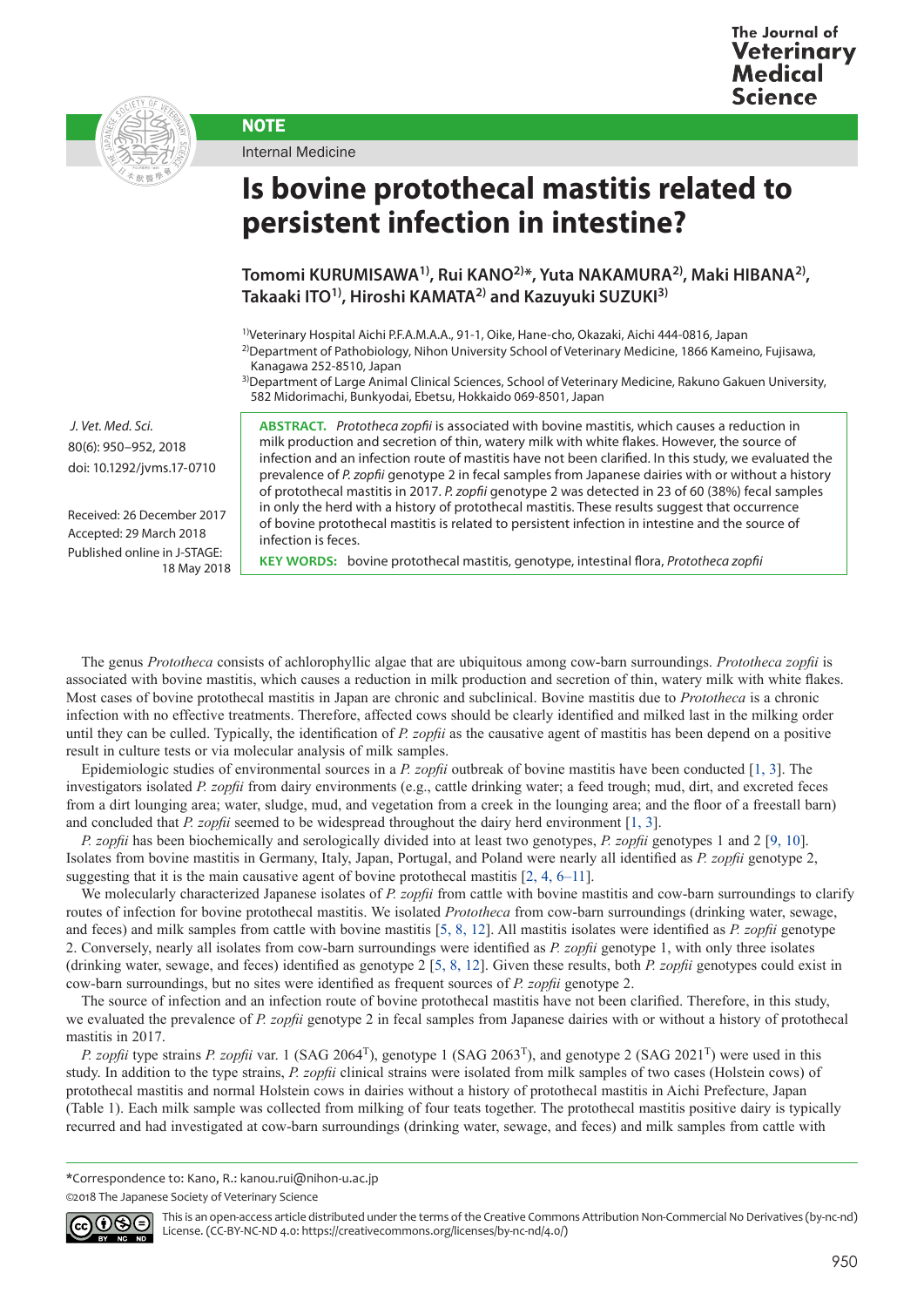| Herd                     | Cows | Calves | Area  | Herd              | Positive milk samples | Genotype in milk | Positive feces samples | Genotypein feces |
|--------------------------|------|--------|-------|-------------------|-----------------------|------------------|------------------------|------------------|
| $A^{a)}$                 | 55   | 10     | Aichi | $A^{a}$           | 0/55                  | I(0)/II(0)       | 1/55                   | I(1)/II(0)       |
| B <sup>a</sup>           | 54   | 19     | Aichi | B <sup>a</sup>    | 0/54                  | I(0)/II(0)       | 0/54                   | I(0)/II(0)       |
| $\mathrm{C}^\mathrm{a)}$ | 66   | 18     | Aichi | $\mathrm{C}^{a)}$ | 0/66                  | I(0)/II(0)       | 1/66                   | I(1)/II(0)       |
| $\mathbf{D}^{a)}$        | 54   | 20     | Aichi | $\mathbf{D}^{a}$  | 0/54                  | I(0)/II(0)       | 2/54                   | I(1)/II(1)       |
| $E^{a)}$                 | 36   | ∠      | Aichi | $E^{a}$           | 0/36                  | I(0)/II(0)       | 0/36                   | I(0)/II(0)       |
| F <sub>b</sub>           | 60   | 10     | Aichi | F <sub>b</sub>    | 2/60                  | I(0)/II(2)       | 41/60                  | I(18)/II(23)     |

**Table 2.** Isolation and identification from milk and fecal samples

## **Table 1.** Cows and calves in each herd

a) The herd has not a history of protothecal mastitis. b) The herd has a history of protothecal mastitis.

a) The herd has not a history of protothecal mastitis. b) The herd has a history of protothecal mastitis.

bovine mastitis and normal cows [[5, 8, 12\]](#page-1-2). However, the control for protothecal mastitis has not been succeed by culling the prototheca positive cows.

All cases of bovine protothecal mastitis in this study were chronic and subclinical and confirmed by positive cultures and somatic cell count of milk samples [\[2, 8\]](#page-1-1).

Forty-five strains of *P. zopfii* were isolated from feces from the same cows (Table 1). Isolation procedures were performed as modified our previous studies [[8](#page-2-1)]. Briefly, samples were pre-cultured in liquid *Prototheca* isolation medium (PIM) at 37°C for 48 hr. Next, 50 *ml* of liquid pre-culture was incubated onto PIM at 37°C for 48 hr. The developed *Ptototheca* colonies were subcultured on PIM agar. The molecular typing procedures were performed as described in our previous studies [[12](#page-2-2)].

Isolation of *P. zopfii* genotype 2 was performed on individual milk and fecal samples in Japanese dairies with or without a history of protothecal mastitis (Table 2). *P. zopfii* genotype 2 was detected in 2 of 60 (3.3%) milk samples and 23 of 60 (38%) fecal samples from the herd with a history of protothecal mastitis herds (Table 2). Conversely, *P. zopfii* genotype 2 was isolated from only one fecal sample among herds without a history of protothecal mastitis (Table 2). This result indicates that there is a possibility for occurrence of protothecal mastitis in herds without a history of protothecal mastitis.

This study was performed to clarify the source of protothecal mastitis and excretion of *P. zopfii* genotype 2 in feces. *P. zopfii* genotype 2 was detected in fecal samples in only the herd with a history of protothecal mastitis. Moreover, all fecal samples (n=10) from calves from the herd with a history of protothecal mastitis tested positive for *P. zopfii* genotype 2, whereas *P. zopfii* genotype 2 was not detected in 0/69 fecal samples from calves from herds without a history of protothecal mastitis (data not shown). Calves positive for *P. zopfii* genotype 2 might be fed *Prototheca-*contaminated milk and carry *P. zopfii* genotype 2 as intestinal flora.

These results suggest that occurrence of bovine protothecal mastitis might be related to persistent infection in intestine and the source of infection is feces that might contaminate in dairy environments. The drinking water contamination employed in breeding farms as a possible source of bovine infection. By the way, the results in this study indicated that it has also possibility of microbial translocation, which *P. zopfii* might be disseminated from intestine to mammary grand or the other organ.

One major limitation associated with this study is that we investigated only one herd with a history of protothecal mastitis. It is difficult to investigate the other many protothecal mastitis positive herds, because of this mastitis in not known well and understudied. Therefore, further studies of other protothecal mastitis herds are necessary in order to identify preventative measures for bovine protothecal mastitis.

CONFLICTS OF INTEREST. The authors report no conflicts of interest. The authors alone are responsible for the content and writing of the article.

ACKNOWLEDGMENTS. This study was supported by a Grant-in-Aid for Scientific Research (C) (17K08110) and a grant ("International joint research and training of young researchers for zoonosis control in the globalized world") from the Academic Frontier Project of the Japanese Ministry of Education, Culture, Sports, Science and Technology (MEXT).

## **REFERENCES**

- <span id="page-1-1"></span><span id="page-1-0"></span>1. Anderson, K. L. and Walker, R. L. 1988. Sources of *Prototheca* spp in a dairy herd environment. *J. Am. Vet. Med. Assoc.* **193**: 553–556. [\[Medline\]](http://www.ncbi.nlm.nih.gov/pubmed/3170330?dopt=Abstract) 2. Bozzo, G., Bonerba, E., Di Pinto, A., Bolzoni, G., Ceci, E., Mottola, A., Tantillo, G. and Terio, V. 2014. Occurrence of *Prototheca* spp. in cow milk samples. *New Microbiol.* **37**: 459–464. [\[Medline\]](http://www.ncbi.nlm.nih.gov/pubmed/25387284?dopt=Abstract)
- 3. Da Costa, E. O., Ribeiro, A. R., Watanabe, E. T., Pardo, R. B., Silva, J. B. and Sanches, R. B. 1996. An increased incidence of mastitis caused by *Prototheca* species and *Nocardia* species on a farm in São Paulo, Brazil. *Vet. Res. Commun.* **20**: 237–241. [\[Medline\]](http://www.ncbi.nlm.nih.gov/pubmed/8739522?dopt=Abstract) [\[CrossRef\]](http://dx.doi.org/10.1007/BF00366921)
- 4. Jagielski, T., Lassa, H., Ahrholdt, J., Malinowski, E. and Roesler, U. 2011. Genotyping of bovine Prototheca mastitis isolates from Poland. *Vet. Microbiol.* **149**: 283–287. [\[Medline\]](http://www.ncbi.nlm.nih.gov/pubmed/21055886?dopt=Abstract) [\[CrossRef\]](http://dx.doi.org/10.1016/j.vetmic.2010.09.034)
- <span id="page-1-2"></span>5. Kishimoto, Y., Kano, R., Maruyama, H., Onozaki, M., Makimura, K., Ito, T., Matsubara, K., Hasegawa, A. and Kamata, H. 2010. 26S rDNA-based phylogenetic investigation of Japanese cattle-associated *Prototheca zopfii* isolates. *J. Vet. Med. Sci.* **72**: 123–126. [\[Medline\]](http://www.ncbi.nlm.nih.gov/pubmed/19915324?dopt=Abstract) [\[CrossRef\]](http://dx.doi.org/10.1292/jvms.09-0115)
- 6. Marques, S., Silva, E., Kraft, C., Carvalheira, J., Videira, A., Huss, V. A. and Thompson, G. 2008. Bovine mastitis associated with *Prototheca blaschkeae*. *J. Clin. Microbiol.* **46**: 1941–1945. [\[Medline\]](http://www.ncbi.nlm.nih.gov/pubmed/18434557?dopt=Abstract) [\[CrossRef\]](http://dx.doi.org/10.1128/JCM.00323-08)
- 7. Möller, A., Truyen, U. and Roesler, U. 2007. *Prototheca zopfii* genotype 2: the causative agent of bovine protothecal mastitis? *Vet. Microbiol.* **120**: